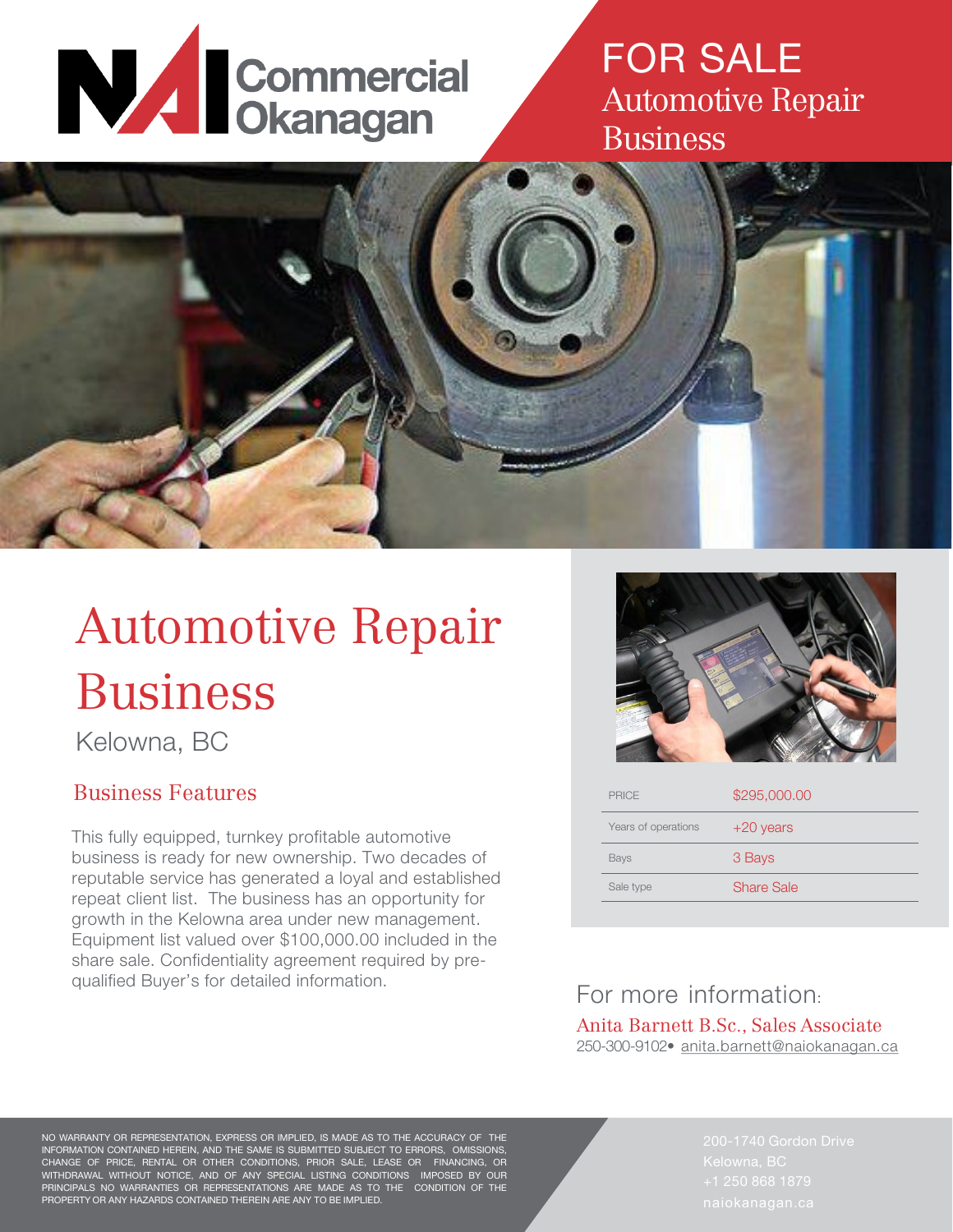# Sample Equipment List

- SPL1000 Desible reader Schrader TPMS service Tool 20 Ton Bottle Jac Black and Deker 1/2 Impact Drill kit 3/4 Socket Set 8110 Fuel Disconnect set pop Rivitor Gun #30 LOS145B Blue point easey access kit YA8006 Blue point fuse saver master kit Lan CLP-2PB cyl leakage tester Steeman Stethascope (head phone set) 1/2 Makita Drill 4 soft flexzilla air lines 6 small drip pans plastic 1 Large drip pan plastic 4 small drip pans metal 1 large drip pan metal 6 Oil jugs 4.5 Lt Engine stand 1000 Lt oil storage tank and pump Bear brake lath drum and rotor Ingersoil Range T30 Compressor 120 gal large metal storage container Makita Chop Saw Landa Auto Hot wash SJ-15 Rhino Ramps (set) 2 Bench vise 3 Grease guns 5ft pry bar Air King W3210 Compressor 60 Gal Tech 400 SD TPMS Tool Tech Cloning tool T55000 **Autel TPMS tool** Robin Air Refridgerant Identifer CPS LS790 A Refrigerant leak detector 20 Ton Press ShopVac Smart washer 4 5Gal Jerry cans **BCA 4 Headlight Aligner**
- Motor Vac Carbon cleaner Trani flush machine Coolant flush machine gear oil pump and stand A/C charge machine

Air lift Kit mity Rac pum Drill bit sharpner UV leak detector Vacuum pump **Caliper Comressor** Wheel lock keys kit Collant pressure tester Oil filter kit Bearing and race driver **Ball joint press** X stream pressure washer A/C charge machine Air lift Kit mity Rac pum Drill bit sharpner UV leak detector Vacuum pump 2 ton shop crane 8 Jack stands 1 1/2 ton Air lift Tire bead sealer tank Air tank 85-3000 Battery charer 2 Lincoln Oil Tank 2 ES5000 Batter Jumper 1 Set Creeper Hunter WL8 Tire Lift OTC 17944 Trani Jack (Air) Napa 1000 Lb Trani Jack 2 Nitrogen bttles and gauges

- coats 1000 tire balancer hunter tcx 505 Tire Change
- 2 1500lb underbody stands
- 2 2 Ton Jack Tire repair tools
- 4 Fluid evecuator & fill bottles
- 1 Rotory 10,000 lb Hoist
- 1 Rotory 12,000 lb hoist
- 1 Snap-on 12,000 lb hoist Exhaust Evact machine & hoses oxygene & acetyene gauges OTC strut tumer HD

2 wheel dolly Marquette Mig Welder M12208 Marquette Mig Welder M12209 Marquette Mig Welder M12210 Marquette Mig Welder M12211 noid tester 3 drawer top cabinet Lisle water pump holer #13800 2 bolt cutters big pop rivit gun Storm digital brake drum gage Storm digital rotor gage Thexto #803 Brake bleeder kit Mac Tap and Die set Valve Spirng compressor tool Large pipe wrench Blue Point PH300 Tailpipe expander OT 6681 Cam tool set Magnetic dial indictor DeWalt electric saw Ultr Pro Air rivitor #513242 Puller Seal Ford Installer YA6010 Tool Coil Spring compressor set OTC 7507 CV Puller Otc 1031 Puller 5 Coolant Pressure Adaptor's 25 lb Puller, Slide Hammer

Full equipment list available with signed confidentiality agreement

#### For more information:

#### Anita Barnett B.Sc., Sales Associate 250-300-9102• [anita.barnett@naiokanagan.ca](mailto:anita.barnett@naiokanagan.ca)

**NAI**Commercial Okanagan

200-1740 Gordon Drive Kelowna, BC +1 250 868 1879 naiokanagan.ca